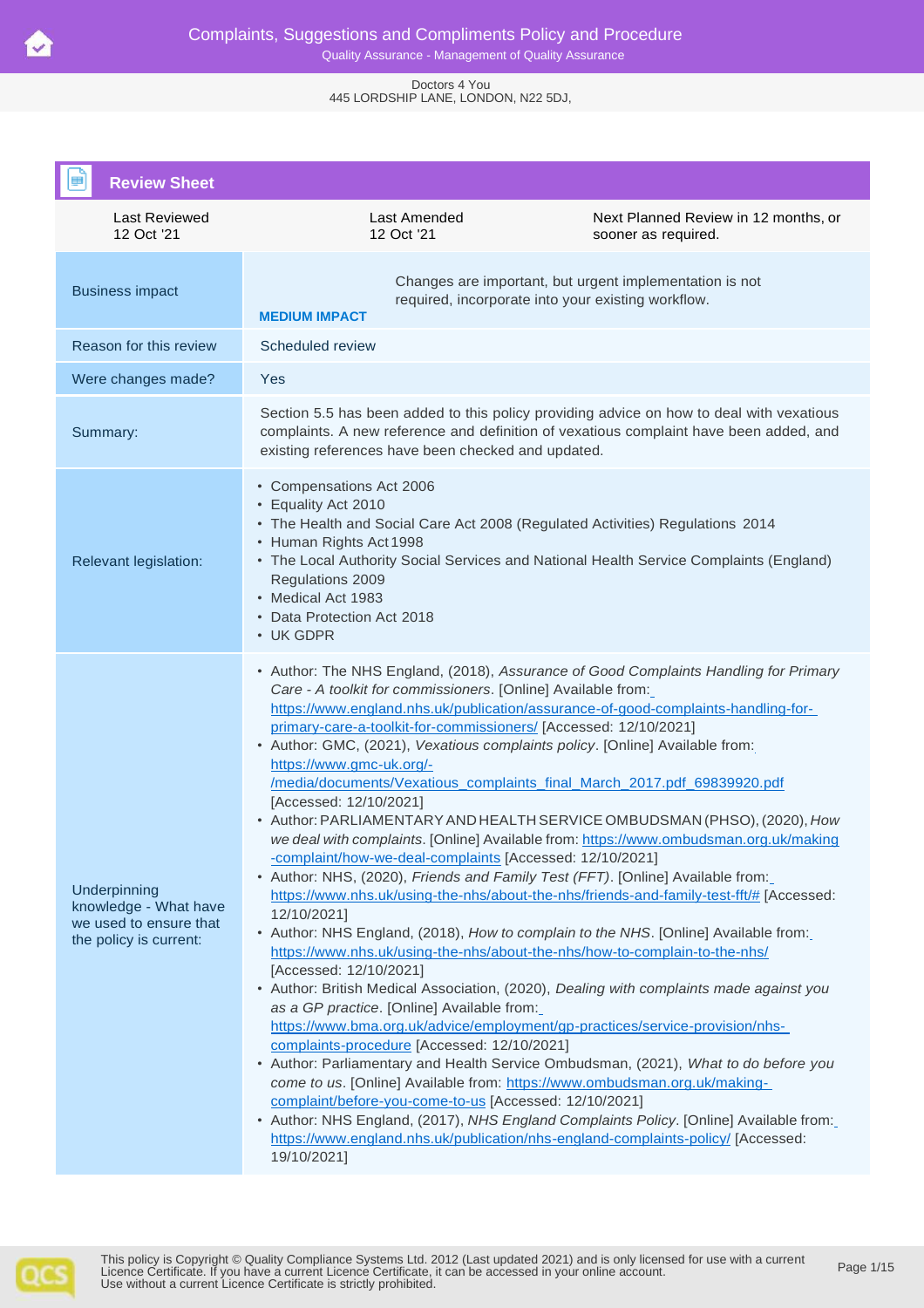Quality Assurance - Management of Quality Assurance

Doctors 4 You 445 LORDSHIP LANE, LONDON, N22 5DJ,

| Suggested action:                     | • Encourage sharing the policy through the use of the QCS App<br>• Share 'Key Facts' with all staff<br>• Develop training sessions for relevant staff<br>• Ensure relevant staff are aware of the content of the whole policy                                                                                                                     |  |
|---------------------------------------|---------------------------------------------------------------------------------------------------------------------------------------------------------------------------------------------------------------------------------------------------------------------------------------------------------------------------------------------------|--|
| <b>Equality Impact</b><br>Assessment: | QCS have undertaken an equality analysis during the review of this policy. This statement is<br>a written record that demonstrates that we have shown due regard to the need to eliminate<br>unlawful discrimination, advance equality of opportunity and foster good relations with<br>respect to the characteristics protected by equality law. |  |

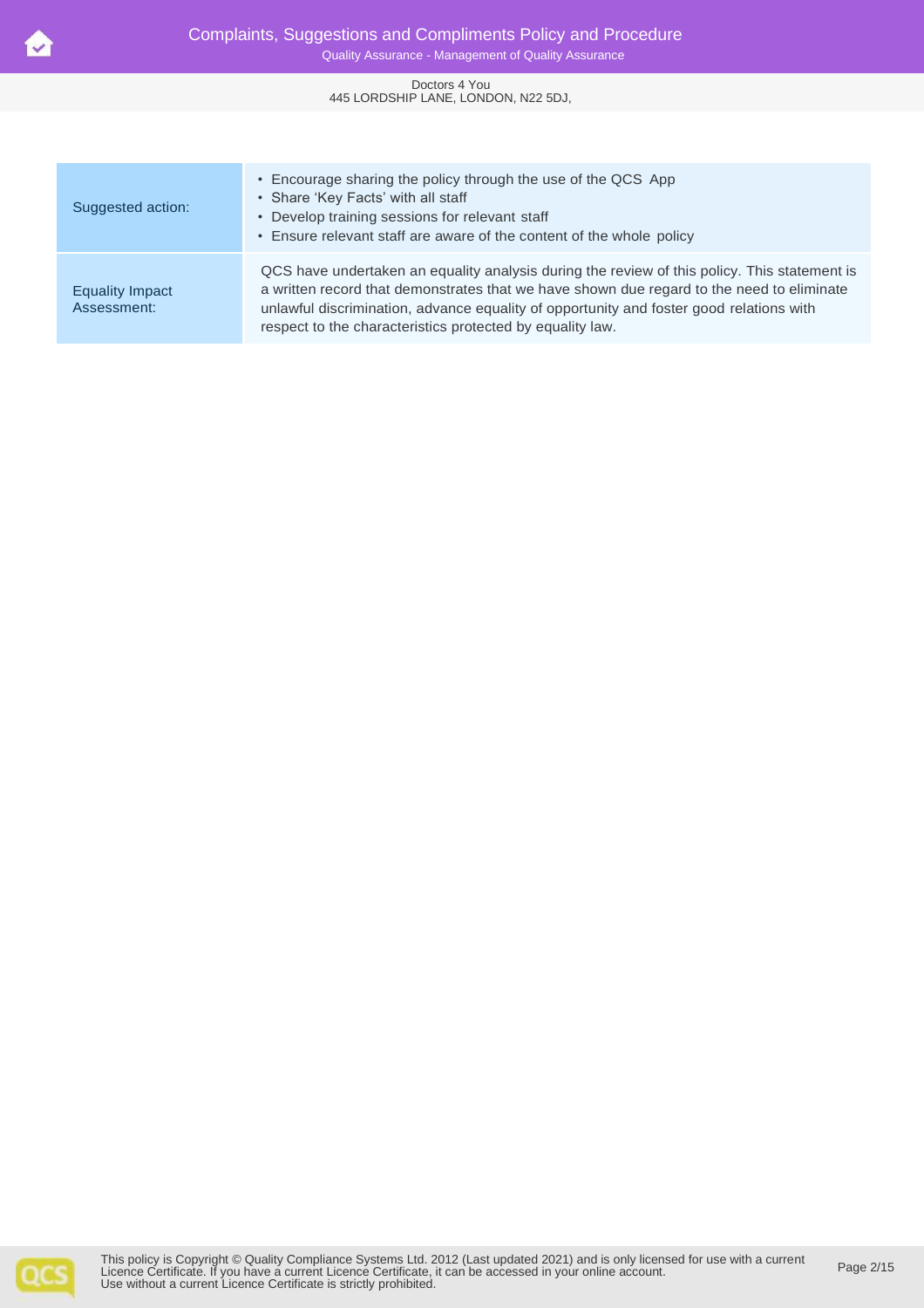# **1. Purpose**

**1.1** To comply with the General Medical Service's contractual obligation to follow the NHS complaints procedure as it applies to General Practice.

**1.2** To operate an effective system for receiving and realising benefits from compliments and other feedback in order to identify good practice, strengths and weaknesses and highlight what Doctors 4 You does well, together with suggestions for service developments and other improvements.

**1.3** To operate an effective system for the management of Patient complaints that leads to the identification of areas for improvement, lessons learned and drive positive change through negative input.

**1.4** To support Doctors 4 You in meeting the following Key Lines of Enquiry:

| <b>Key Question</b> | <b>Key Lines of Enguiry</b>                                                                                                                                  |
|---------------------|--------------------------------------------------------------------------------------------------------------------------------------------------------------|
| <b>CARING</b>       | HC1: How does the service ensure that people are treated with kindness,<br>respect and compassion, and that they are given emotional support when<br>needed? |
| <b>EFFECTIVE</b>    | HE3: How does the service make sure that staff have the skills, knowledge<br>and experience to deliver effective care, support and treatment?                |
| <b>RESPONSIVE</b>   | HR4: How are people's concerns and complaints listened and responded to<br>and used to improve the quality of care?                                          |
| <b>SAFF</b>         | HS6: Are lessons learned and improvements made when things go wrong?                                                                                         |
| <b>WELL-LED</b>     | HW4: Are there clear responsibilities, roles and systems of accountability to<br>support good governance and management?                                     |
| WELL-LED            | HW8: Are there robust systems and processes for learning, continuous<br>improvement and innovation?                                                          |

**1.5** To meet the legal requirements of the regulated activities that {Doctors 4 You} is registered to provide:

- ⚫ Compensations Act 2006
- ⚫ Equality Act 2010
- ⚫ The Health and Social Care Act 2008 (Regulated Activities) Regulations 2014
- ⚫ Human Rights Act 1998
- ⚫ The Local Authority Social Services and National Health Service Complaints (England) Regulations 2009
- ⚫ Medical Act 1983
- ⚫ Data Protection Act 2018
- ⚫ UK GDPR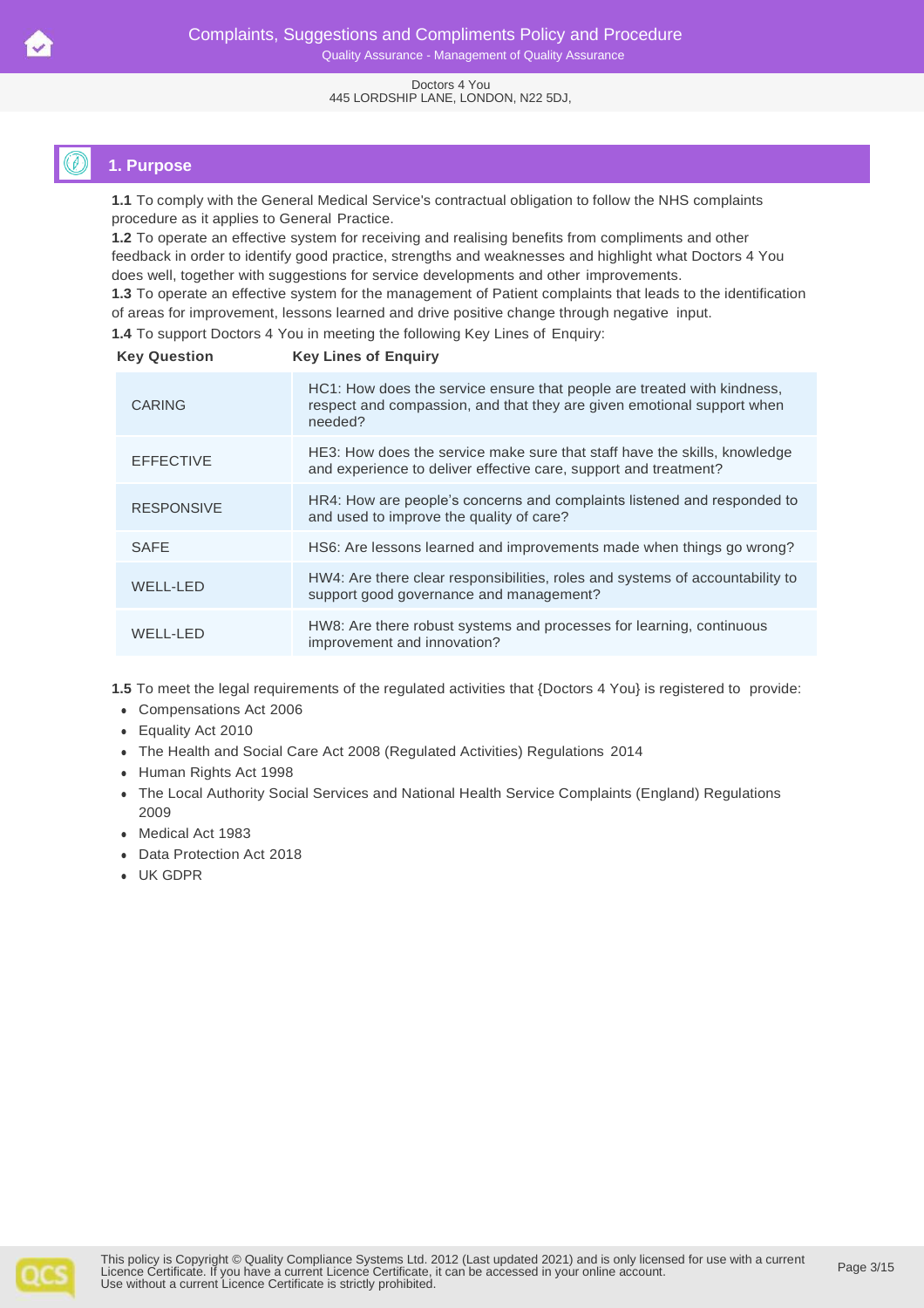# **2. Scope**

- **2.1** The following roles may be affected by this policy:
- ⚫ All staff
- **2.2** The following Patients may be affected by this policy:
- ⚫ Patients
- **2.3** The following stakeholders may be affected by this policy:
	- ⚫ Family
	- ⚫ Advocates
- ⚫ Representatives
- ⚫ Commissioners
- ⚫ External health professionals
- ⚫ Local Authority
- ⚫ NHS

## **3. Objectives**

**3.1** To have in place a comprehensive system for complaints, compliments, suggestions and other feedback that informs Patients of ways in which their views can be heard, how procedures work and why all feedback is important to Doctors 4 You to ensure high quality of care and an excellent Patient experience. **3.2** To ensure that all complaints and suggestions are promptly addressed, resolved and shared within the agreed timescales to ensure that lessons are learnt and that the learning improves the service quality and delivery.

**3.3** To ensure that all team members are trained and supported in the facilitation of complaints procedures and are fully compliant with their own professional, obligatory requirements within their scope of practice. **3.4** To implement an honest and open culture within Doctors 4 You whilst actively seeking and acting upon Patient feedback.

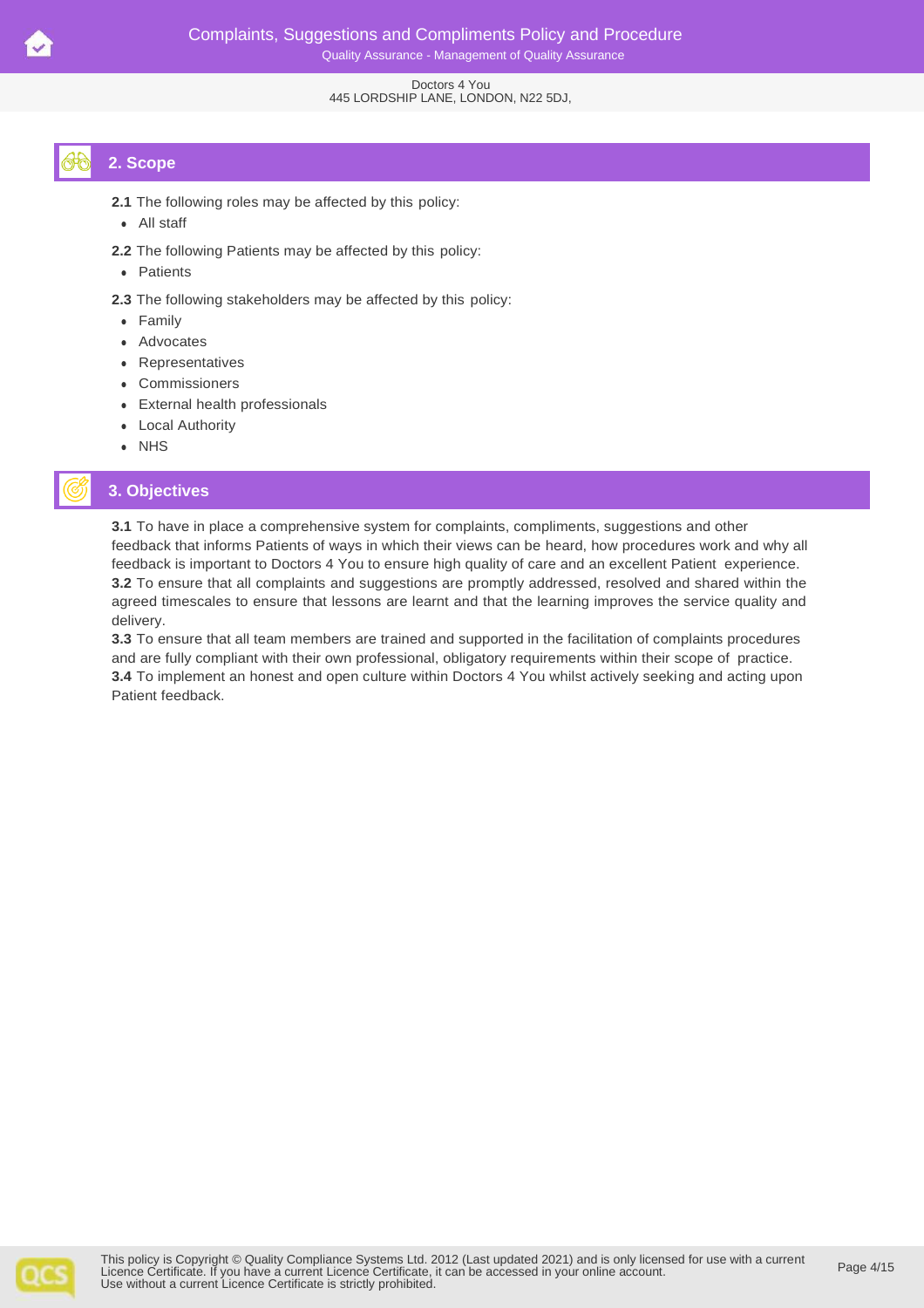# **4. Policy**

## **4.1 Complaints**

In relation to complaints received, Doctors 4 You will demonstrate that the Practice Team:

- ⚫ Understands the importance of dealing effectively with complaints in a timely manner, as wellas acknowledging and acting on feedback received
- ⚫ Will ensure that all complaints are directed to the designated complaints manager, usually Abdulkadir Ali, with Dr ATANASKA GEORGIEVA as the responsible person
- ⚫ Recognises that failure to deal with a complaint is a serious matter that could be considered a breach of the General Medical Services contract at Doctors 4 You
- ⚫ Will reduce the workload of Doctors 4 You by resolving verbal complaints to the complainant's satisfaction within 24 hours in order to avoid a formal complaints process and, as it can be difficult to separate a complaint from a concern, this policy will be followed whenever dissatisfaction is clearly expressed
- ⚫ Will acknowledge a complaint and offer a discussion about the handling of the complaint with the complainant within 3 working days of receiving a complaint
- ⚫ Will keep the complainant informed if a response is delayed
- ⚫ Has functional knowledge of how to deal with complaints which is equitably applied
- ⚫ Considers the quality of care provided by putting themselves in the place of the Patient and assessing their expectations for the service
- ⚫ Reviews services and how they are delivered in relation to complaints and feedback received
- ⚫ Makes changes where necessary or appropriate to improve services and the Patient experience
- ⚫ Monitors outputs from changes and developments as part of a continuous cycle of improvement
- ⚫ Shares feedback and changes made with Patients, stakeholders, commissioners and local health networks
- ⚫ Keeps accurate records and documentation for all complaints and feedback
- ⚫ Provides access to Patients for information about how to make a complaint, the complaints process and timescales via the Patient leaflet, the website and in the surgery in appropriate or specific requested accessible formats
- ⚫ Understands statutory obligations in respect of the Duty of Candour and will follow the agreed policy and procedure

## **4.2 Compliments, Suggestions and Feedback**

Doctors 4 You will ensure that services delivered are effective and responsive to the needs of Patients, carers and other users by encouraging and welcoming feedback from Patients about the service and their experiences.

Doctors 4 You will comply with the April 2015 contractual requirement for all General Practices in England to establish and maintain a Patient participation group (PPG) and make reasonable efforts to:

- ⚫ Identify areas of good practice, strengths and what Doctors 4 You does well
- ⚫ Identify areas for improvement, lessons learned and any changes to be made as a result
- ⚫ Demonstrate that Doctors 4 You values Patients' and others' concerns and comments about the work of the Practice Team by making changes in response to feedback received

Doctors 4 You will reflect on compliments, suggestions and other feedback received formally and informally depending on the content. A record of all compliments, suggestions and other feedback will be maintained, together with the register of complaints at Doctors 4 You and will be reviewed on a regular basis at Practice meetings in addition to regular and annual complaints reviews.

Compliments, suggestions and feedback received will be explored by the team at Doctors 4 You and a response provided to the individual as well as to the wider Patient and stakeholder population (via the usual communication methods and channels at Doctors 4 You), in particular when changes have been

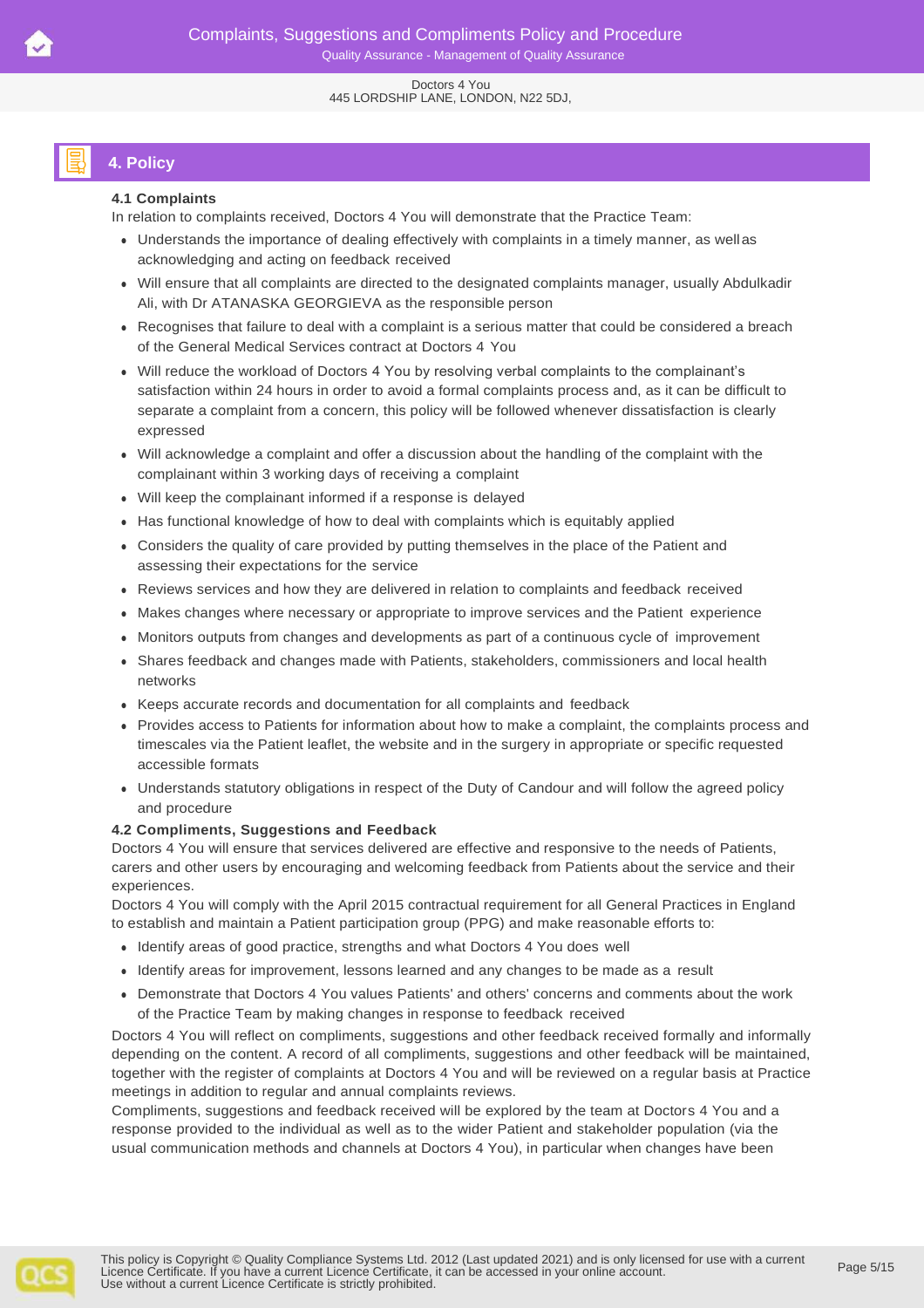made or developments are planned in response.

#### **5. Procedure**ᡂ

### **5.1 Summary of the Complaints Process**

- ⚫ When a complaint is received by a staff member, they will endeavour to resolve the issue immediately (or within 24 hours) to the satisfaction of the complainant if it is within their role and realm of responsibility, or involve another colleague or more senior staff member if it is not within their role and realm of responsibility
- ⚫ Staff will explain the complaints process as described in the procedure steps, and give the complainant a copy of the Complaints Leaflet and Complaints Form at Doctors 4 You, which are available in the Forms section of this policy
- ⚫ Staff will report the complaint to Abdulkadir Ali where it will be assessed for further action and logged
- ⚫ If a complaint can be resolved to the complainant's satisfaction within 24 hours, it is not necessary to go through the formal complaints process
- ⚫ If it cannot be resolved to the complainant's satisfaction within 24 hours, the complaint will be recorded as a formal complaint. If the complainant is not the Patient, consent to investigate and resolve the complaint must be obtained from the Patient
- ⚫ Acknowledgement of the complaint will be made to the complainant in writing within three working days detailing the complaint and that an investigation will be undertaken
- ⚫ Where possible and appropriate, a discussion will take place with the complainant to understand their expectations and preferred outcome(s) and aim to manage their concerns to their preferred outcome (s), dependent on the nature of the complaint. An action plan and timescale will be agreed along with the complainant's preferred method of communication
- ⚫ The complaint will then be investigated after which the complainant will receive a reply and response as agreed in the plan and a meeting offered if necessary and appropriate
- ⚫ Where all attempts to resolve the complaint locally have been unsuccessful, details of the CCG's complaints team and Parliamentary and Health Service Ombudsman (PHSO) will be shared with the complainant

### **5.2 Receiving a Complaint**

A complaint can be received either verbally or in writing and can be made by:

- ⚫ Patients
- ⚫ Someone acting on behalf of a Patient with their written consent, for example a relative, advocate or Member of Parliament
- ⚫ Someone acting on behalf of a Patient who is unable to represent his or her own interests provided this does not conflict with the Patient's right to confidentiality or a previously expressed wish of the Patient

Once a complaint is received, it must be managed using the formal process. Doctors 4 You will acknowledge the complaint in writing within three working days of the complaint being received. The acknowledgement is not required to address any of the issues relating to the detail of the complaint itself but is to advise and reassure the complainant that the matter will be investigated. Doctors 4 You will establish a practical plan and direction for the investigation at an early stage as this will be beneficial for all involved in the long run, assisted by the complaints handling planning tool at [https://www.bma.org.uk/advice/employment/gp-practices/service-provision/nhs-complaints-procedure.](https://www.bma.org.uk/advice/employment/gp-practices/service-provision/nhs-complaints-procedure) **5.3 Investigating Complaints**

Before beginning an investigation, Doctors 4 You will assess the seriousness of the complaint. If a complainant does not wish to pursue an issue, Doctors 4 You will investigate the issue to identify what led

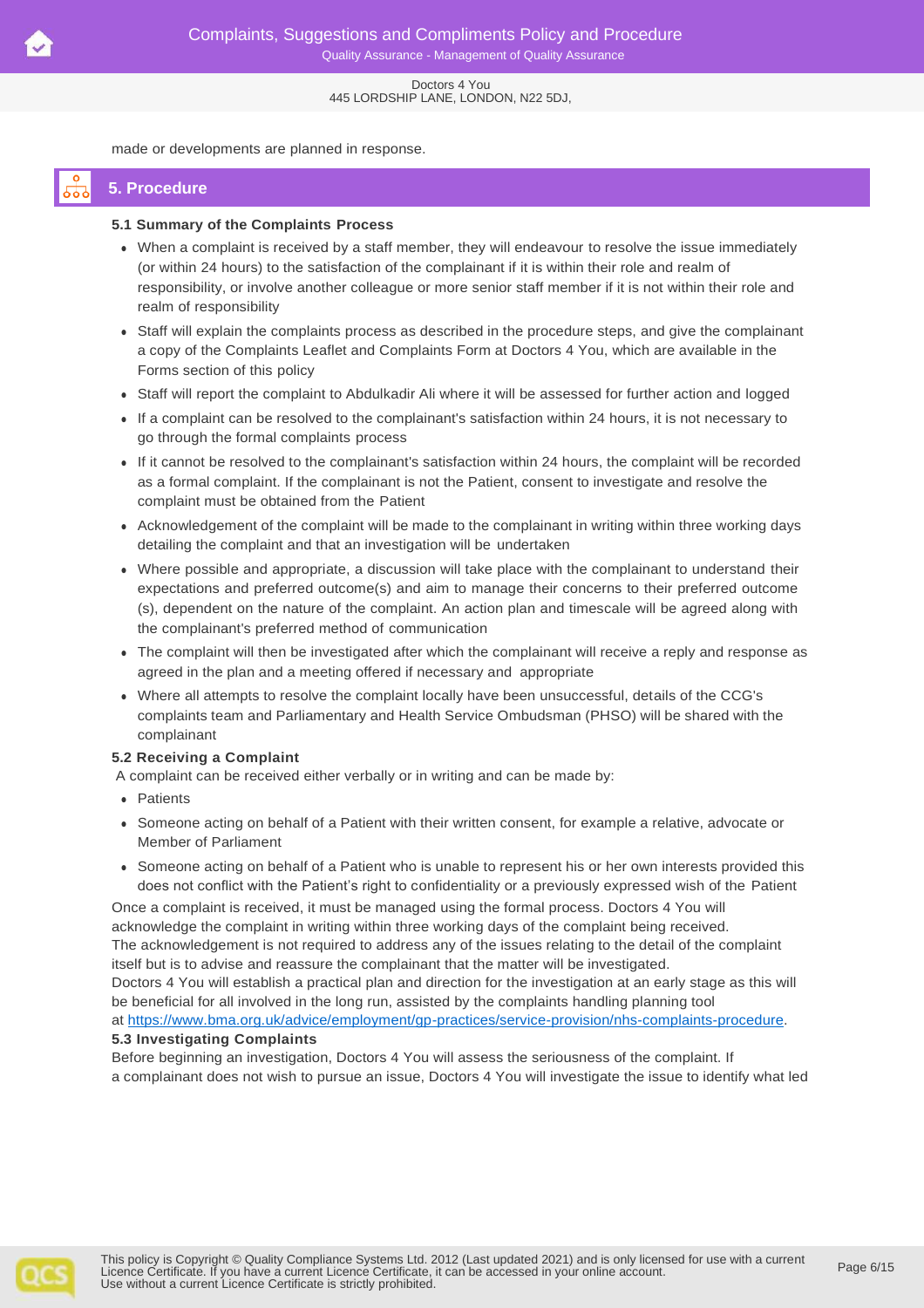to the complaint so that Doctors 4 You can use complaints as part of the learning and improvement cycle to assist in service improvement.

Doctors 4 You will find helpful information and a checklist for managing the complaint in the NHS England Assurance of Good Complaints Handling for Primary Care (November 2015)

<https://www.england.nhs.uk/wp-content/uploads/2015/11/ccc-toolkit-primary-care.pdf> and the Primary Care Complaints Consortium document [Complaints: A Guide for General Practices](https://www.bma.org.uk/advice/employment/gp-practices/service-provision/nhs-complaints-procedure)

The complainant may be invited to meet with Abdulkadir Ali to discuss the complaint. This may be done face to face, online, or over the telephone if appropriate. It is important to establish, at the earliest opportunity, what outcome the complainant expects, and to let the complainant know whether this is a realistic and possible expectation.

Complaints can be made either by Patients or by someone who is affected, or likely to be affected, by the action, omission or decision of the responsible body that is the subject of the complaint. This means that potential complainants can be almost anyone, which in turn can present the risk of a vexatious complaint. Vexatious complaints that come directly to Doctors 4 You can be rejected with confirmation of the rejection and the reasons for the rejection being communicated to the Patient.

Further guidance is available in 5.5 about dealing with vexatious complaints.

Where Doctors 4 You has any concerns about handling a complaint support can be sought from its medical defence organisation or the LMC.

When a complaint is made on behalf of a child, Doctors 4 You must be satisfied that there are reasonable grounds for the complaint being made by the complainant, rather than the child. Doctors 4 You must also be satisfied that the complaint is being made in the best interests of the child. If Doctors 4 You is not satisfied that this is the case, written notification of this decision must be sent to the complainant. As there is a single complaints procedure for all health and social care services, it is usual for the organisation with the largest part in the complaint to be considered the lead responder and, therefore, to be responsible for co-ordinating the investigation and responses. Further information can be found on the Parliamentary and Health Service Ombudsman website [https://www.ombudsman.org.uk/.](http://www.ombudsman.org.uk/) Complaints managers may provide support to Practice Team members, such as:

- ⚫ Advice and help with handling difficult situations
- ⚫ Help with wording letters and Patient information
- ⚫ Obtaining feedback from Patients on particular Practice issues
- ⚫ Patient focus/customer care training
- ⚫ Arranging for a conciliator
- ⚫ Acting as an 'honest broker'

#### **5.4 Anonymous Complaints**

The website of Doctors 4 You etc., will be investigated in the same way as named complaints. They will be logged and any corrective action necessary will be taken and recorded and, if appropriate, the response will be displayed in reply to the complaint that appeared on the Doctors 4 You website etc.

## **5.5 Vexatious Complaints**

Occasionally, Doctors 4 You may receive complaints that are vexatious in that they cause considerable disruption to the work at Doctors 4 You, disproportionate cost and time to handle and impact the wellbeing of staff (because of the way the complaint is made or because of its repetitive nature).

Doctors 4 You will ensure that it meets the requirements of the Equality Act 2010 to make 'reasonable adjustments' for disabled customers. In some circumstances, customers may have a disability that makes it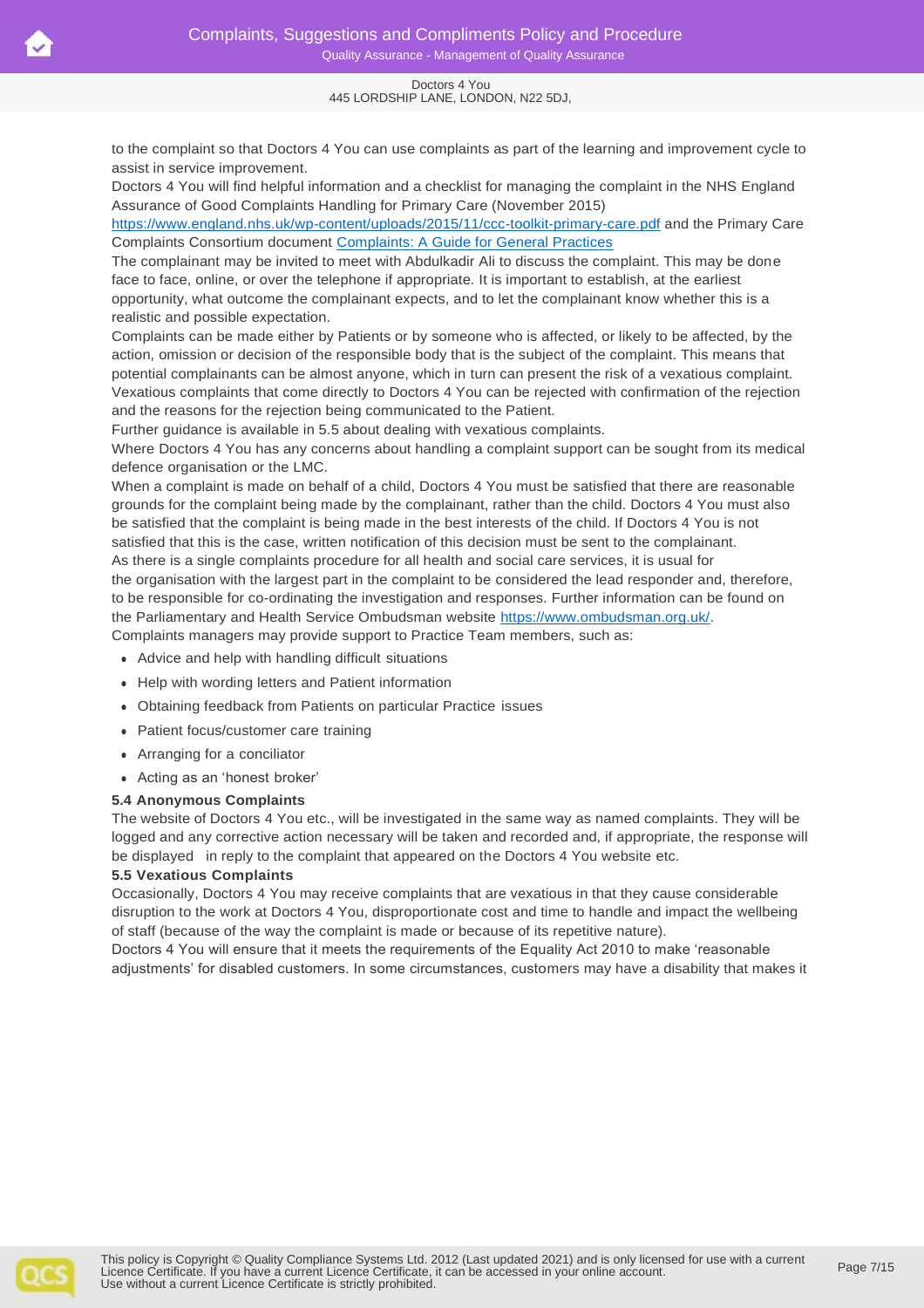difficult for them to either express themselves or communicate clearly and/or appropriately. Where there is an indication that this may be the case, Doctors 4 You will consider the needs and circumstances of the Patient or complainant in the first instance and use this information to inform any decisions that are made. Where appropriate, Doctors 4 You will consider complaints to be vexatious but would not label an individual complainant as vexatious. Even if Doctors 4 You decides that an individual's complaint about the service is vexatious, that does not preclude that person from making a formal complaint. Doctors 4 You would still consider any such complaints in line with the usual procedures.

To help decide whether a complaint is vexatious, Doctors 4 You will consider the full history and context of interactions with the individual making the complaint and will look at both the nature of the complaint and the manner in which it is made. The particular issues that will inform a decision will include whether:

- ⚫ The primary purpose and/or effect of the complaint is to disturb, disrupt and/or pressurise Doctors 4 You, its staff or an individual member of staff
- ⚫ The primary purpose and/or effect of the manner in which the complaint is made is to disturb, disrupt and/or pressurise Doctors 4 You, its staff or an individual member of staff
- ⚫ The complaint is otherwise clearly unreasonable

If at any point in the handling of a complaint, a member of staff believes it meets the criteria to be deemed vexatious it must be referred to Dr ATANASKA GEORGIEVA with a summary of why it is thought to be vexatious.

Dr ATANASKA GEORGIEVA will consider the complaint, seek external advice if appropriate, and will either declare the complaint as being vexatious, or not. Where a complaint is not deemed to be vexatious it will be returned to the appropriate point in the complaints handling process.

If a complaint is deemed to be vexatious, Dr ATANASKA GEORGIEVA will respond directly to the complainant explaining why it is thought to be so and explain that the complaint will be closed with no further action. Dr ATANASKA GEORGIEVA will also consider if the making of a vexatious complaint also requires the application of a restriction on communication following unreasonable behaviour. The decision to declare a complaint as vexatious will be recorded in the complaints register for future reference.

Any declaration that refers to the specific complaint being vexatious and any further complaints from the same individual will still be considered.

If any individual wishes to challenge a decision made in relation to this policy, and all attempts to resolve the complaint locally have been unsuccessful, details of the CCG's complaints team and Parliamentary and Health Service Ombudsman (PHSO) will be shared with the complainant.

### **5.6 The Complaints Register**

This will contain all correspondence from each complaint received including the following:

⚫ Details of the complaint including subject matter, date of receipt and method of receipt

- ⚫ Date and method of acknowledgement
- ⚫ Notes from any meetings with the complainant wherever possible agreed with the complainant by countersignature
- ⚫ Details of any reason for delay where investigations took longer than any agreed response period and evidence of keeping the complainant informed of any delay
- ⚫ The date the response letter was sent to the complainant
- ⚫ Dates when the complaint was discussed in Doctors 4 You internal meetings
- ⚫ Changes or developments made in response to the complaint as a result of the complaints investigation, including how and when these were shared
- ⚫ Learning from the complaint to improve quality of care
- ⚫ Dates of formal complaints reviews

Where complaints are raised by telephone, the log will include the date and time of the call and the content of the conversation.

Complaints to be shared for learning purposes will be anonymised by removing all identifiable Patient information or details and information pointing to the identity of the complainant.

A complaints register, which will also assist the completion of the KO41b Primary Care (GP and Dental) Complaints Collection, is available in QCS resources.

## **5.7 Parliamentary and Health Service Ombudsman (PHSO)**

The PHSO is the final stage for unresolved complaints and usually expects complainants to complain to the organisation they are unhappy with first and is only likely to get involved if the initial approach proves

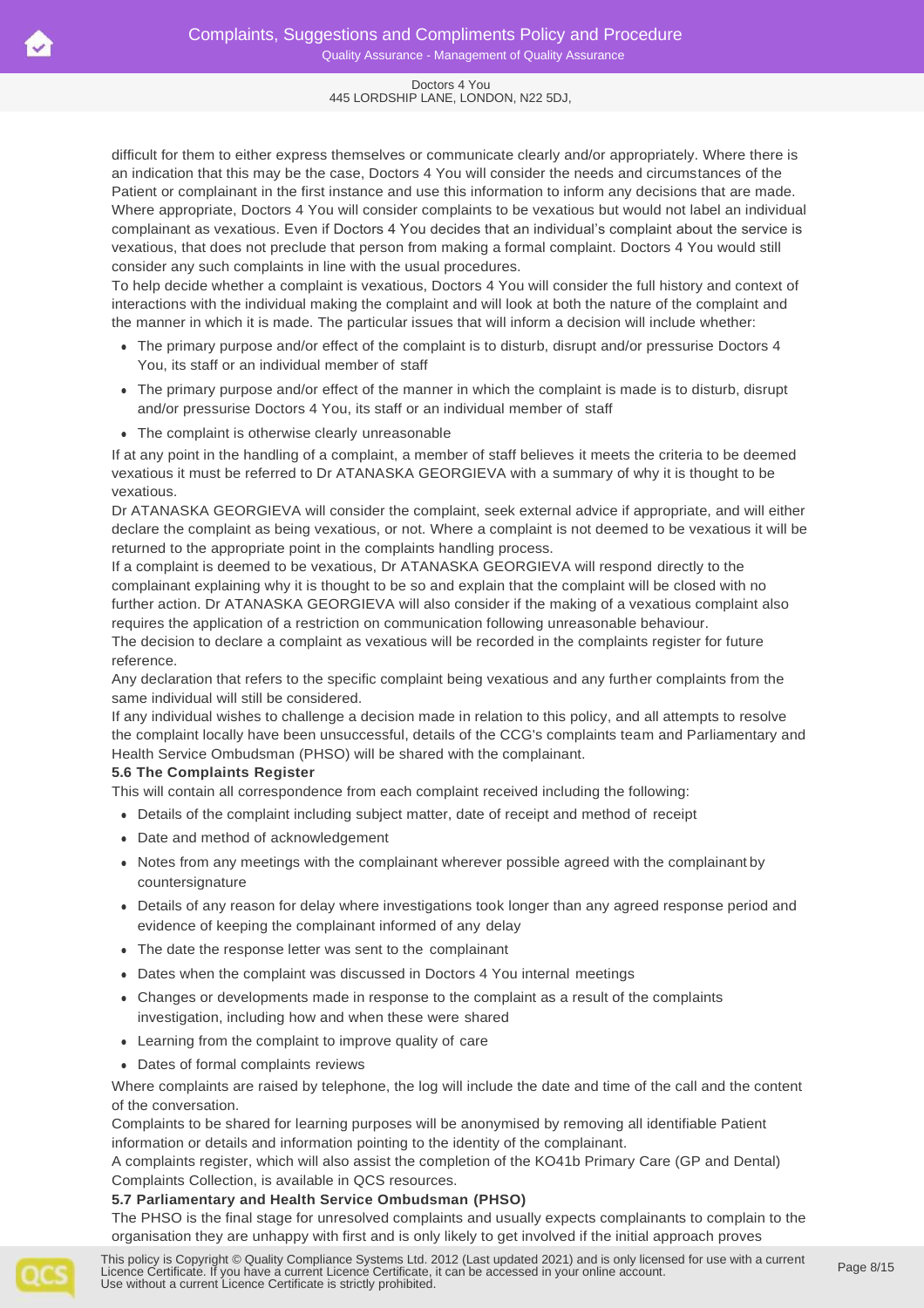unsuccessful. The PHSO does not investigate every complaint that it receives and is not required to do so, and it has legal criteria that must be satisfied before it can take any complaint forward.

If it does proceed, the PHSO will check whether the local complaints process has been completed. Public organisations are given the opportunity to put things right before the PHSO will consider the matter. If they have not had that opportunity, the investigation is usually declined at that point and the complainant asked to make full use of the Practice complaints process. The PHSO will consider:

- ⚫ If the complainant has been affected personally by what happened
- ⚫ Whether the complainant contacted the PHSO (or an MP) within a year of knowing about the issue
- ⚫ Whether the complainant has (or had) the option of taking legal action instead
- ⚫ Whether Doctors 4 You potentially got things wrong that have had a negative effect on the complainant that has not been put right

If these preliminary checks are satisfied a formal investigation will follow.

The PHSO may talk to the Practice to try and resolve the issue or it may carry out an investigation and look in detail at the event or occurrence that led to the complaint. The steps taken will vary depending on the nature of the complaint which may involve gathering additional evidence and information by speaking to the complainant and the Practice, or they might obtain expert advice.

The following are the possible outcomes from the PHSO:

- ⚫ The Practice has acted correctly
- ⚫ That there was a problem, but the Practice has already done enough to put things right, or
- ⚫ The Practice has been found to have done something wrong that needs to be put right in which case the PHSO will work with the Practice to achieve this. This may mean asking the Practice to acknowledge the mistake, apologise, pay compensation and prevent any recurrence of the same error or omission

## **5.8 Time Limits for Submitting a Complaint**

Complaints will normally be made within 12 months after the incident that gave rise to the complaint, or from the time the complainant was made aware thereof. It is possible to extend this timescale if there are good reasons for the complainant not to have raised the matter sooner, and a fair investigation can be carried out.

### **5.9 Complaints About Locums, Agency or Temporary Staff**

Doctors 4 You will obtain agreement from locum GPs, locum nurses and other temporary staff members for them to participate in the complaints procedure if required, as it is possible that complaints will arise after the locum or temporary member of staff has moved on.

Doctors 4 You will give locums and temporary members of staff involved in the complaints process every opportunity to respond to complaints with no discrepancy between the way the process treats locums, temporary staff, salaried GPs, GP partners or permanent staff members.

### **5.10 Complaints Files and Records**

A separate file will be kept for complaints records and letters. These must never appear in a Patient's electronic or paper medical records or that of a complainant who is not the Patient who is a registered Patient of Doctors 4 You.

Any complaint resolved by the Practice via the formal complaints procedure will be kept on record for 10 years - the same length of time as for litigation cases.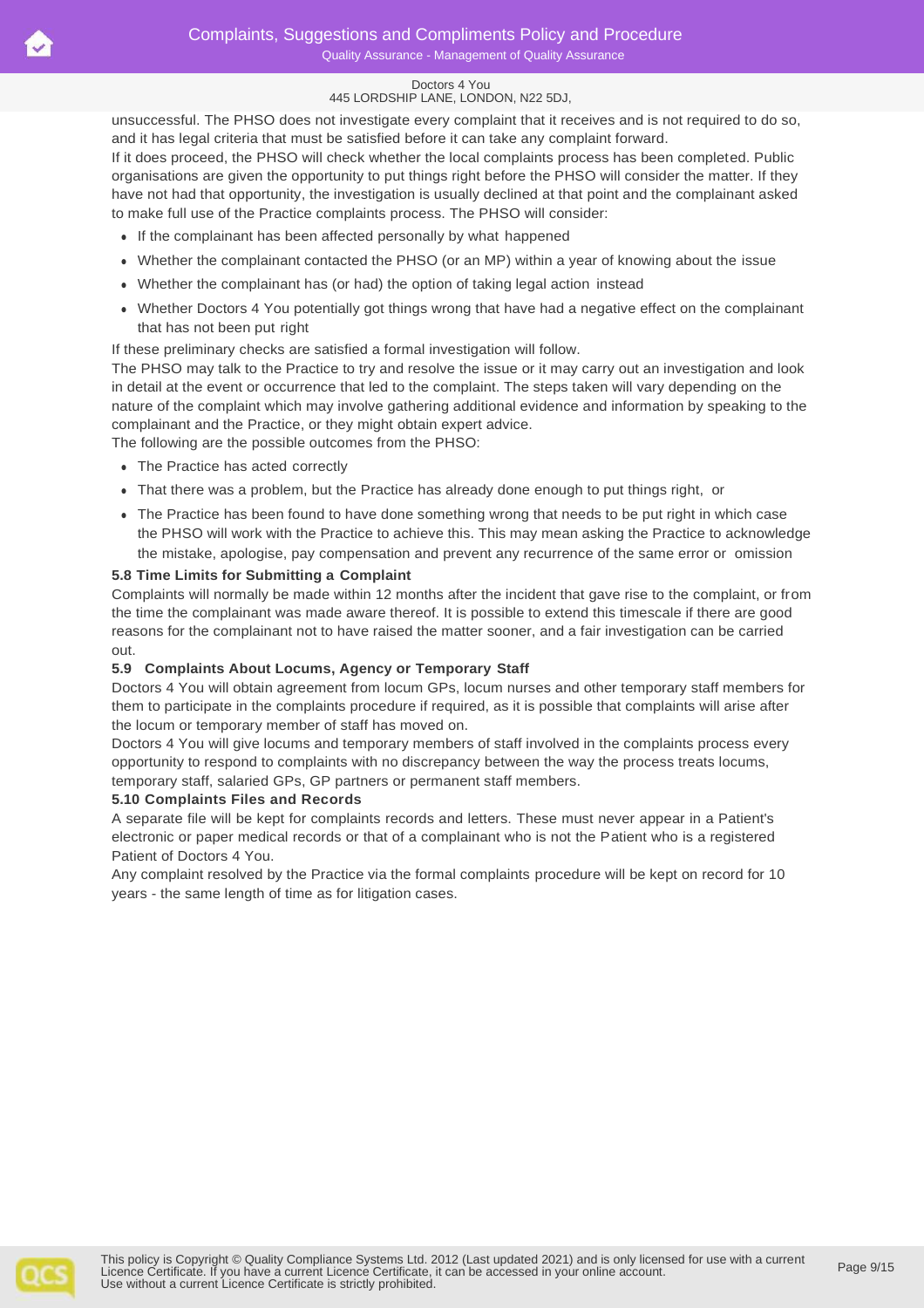Doctors 4 You will comply with Data Protection legislation and General Data Protection Regulations in relation to complaint handling, recording, storing and archiving.

## **5.11 Suggestions**

Suggestions can be made verbally or in writing using all the feedback and communication channels at Doctors 4 You (Friends and Family Tests, Patient participation or other engagement groups, direct to Doctors 4 You). These are usually made by Patients or users seeking to improve Doctors 4 You, meet needs or respond to changes and trends.

Suggestions are not complaints. However, they will be recorded, reviewed and actioned to prevent any risk of a future complaint in relation to the suggestion made. Suggestions will be managed in the same way as other feedback and informal complaints and included in reports to Practice meetings together with other feedback.

### **5.12 Compliments**

Receiving compliments via any Practice feedback or ad hoc voluntary method is an opportunity to celebrate and recognise success. Doctors 4 You will ensure:

- ⚫ All compliments are shared with members of the Practice Team formally or informally
- ⚫ Compliments will be anonymised, or permission sought from the Patient or representative before being published, put on display or shared via Practice communication channels
- ⚫ Numbers of compliments received are logged as with complaints and other feedback via the Practice register
- ⚫ Verbal positive feedback from Patients and users will be recorded and shared. The Patient or representative can be asked if their compliments can be reproduced on a named basis with their consent, or anonymously
- ⚫ Compliments, together with complaints, suggestions and other feedback, will be taken as a standing agenda item at relevant Practice meetings

## **5.13 Friends and Family Test (FFT)**

Since 1 December 2014, it has been a contractual requirement for every Practice in England to offer Patients the Friends and Family Test (FFT). The FFT is a quick and simple feedback tool which enables Patients to indicate how likely they would be to recommend Doctors 4 You to their friends and family if they required similar care or treatment. Patients can also provide a free text comment to explain the reason for their response. The FFT is not a replacement for the complaints procedure.

There is flexibility in how the FFT can be offered to Patients (e.g. completion of a postcard, SMS text message, website, touchpads, tablets or kiosks, smartphone app or online) as different methods work better in different types of Practice and enable the FFT to fit in with existing Practice Patient engagement activities.

All Patients are provided with the opportunity to provide feedback via the FFT regardless of their needs.

#### . **5.14 Audit and Evaluation**

Doctors 4 You will record, monitor, review and analyse all complaints and other feedback received about the service as part of the Practice continuous improvement cycle to identify and inform performance, effectiveness, quality, safety and trends. Doctors 4 You will investigate or explore what has been received and act on the findings that emerge.

Doctors 4 You will:

- ⚫ Share themes and trends with the Practice Team and relevant external stakeholders, for example commissioners, secondary care, community and primary care providers as required by NHS England and as appropriate in the interests of the development and dissemination of best practice
- ⚫ Review complaints, compliments and other feedback received, together with the outputs and outcomes from the management process, as a standing agenda item at Practice meetings
- ⚫ Ensure that staff members are trained to deal with complaints, compliments, suggestion and feedback and understand the complaints procedure so that they can advise complainants with accuracy

### **5.15 Annual Complaints Return**

Doctors 4 You will report all written complaints received via the KO41b Primary Care Data Collection. This information is made available through an annual publication on the NHS Digital website. The data collection refers to written complaints received between 1 April and 31 March each year. It is a statutory requirement to declare complaints information as detailed in the 2009 Complaints Regulations. Doctors 4 You will refer to NHS Digital [Guidance Notes for GP collection.](https://digital.nhs.uk/data-and-information/data-collections-and-data-sets/data-collections/primary-care-gp-and-dental-complaints-collection-ko41b) The guidance gives information about the data which must be reported including:

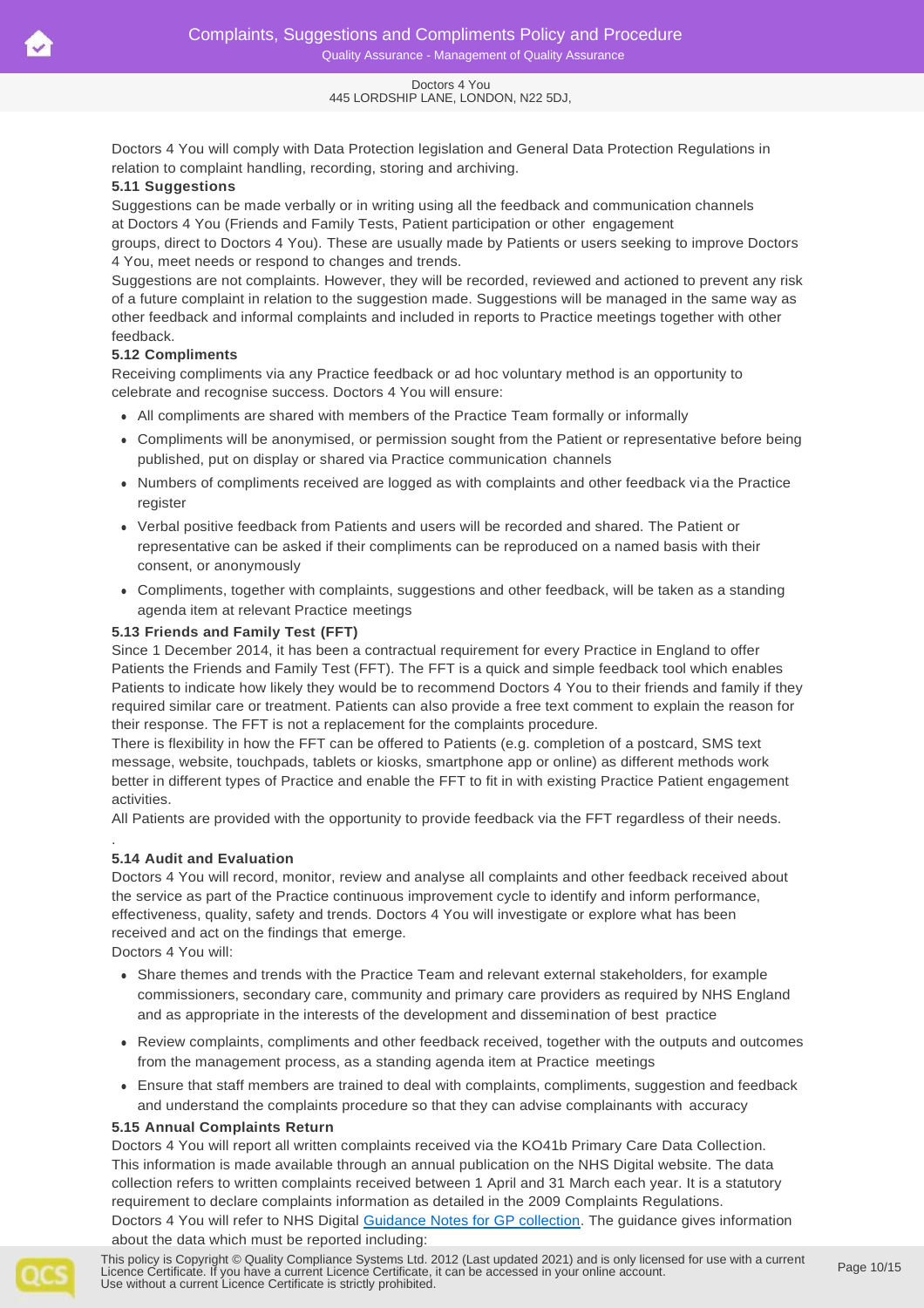- ⚫ Complaints brought forward (from the previous period)
- ⚫ New complaints
- ⚫ Total complaints resolved
- ⚫ Number of complaints upheld
- ⚫ Number of complaints partially upheld
- ⚫ Number of complaints not upheld
- ⚫ Total carried forward
- ⚫ Age (the number of complainants in each age group)
- ⚫ Complainant (the number of new complainants in each complainant type group e.g. Patient, parent, carer)
- ⚫ Service area (e.g. GP Surgery)
- ⚫ Subject area (e.g. appointment availability or length, clinical treatment errors, confidentiality breach, etc.)
- ⚫ Staff Group (e.g. Admin staff, Locum Practitioner, Practice Nurse, etc.)

The template for recording this information, for the submission of the annual complaints return, is available in the User documents section of the KO41b Primary Care (GP and Dental) [Complaints Collection](https://digital.nhs.uk/data-and-information/data-collections-and-data-sets/data-collections/primary-care-gp-and-dental-complaints-collection-ko41b) [webpage.](https://digital.nhs.uk/data-and-information/data-collections-and-data-sets/data-collections/primary-care-gp-and-dental-complaints-collection-ko41b)

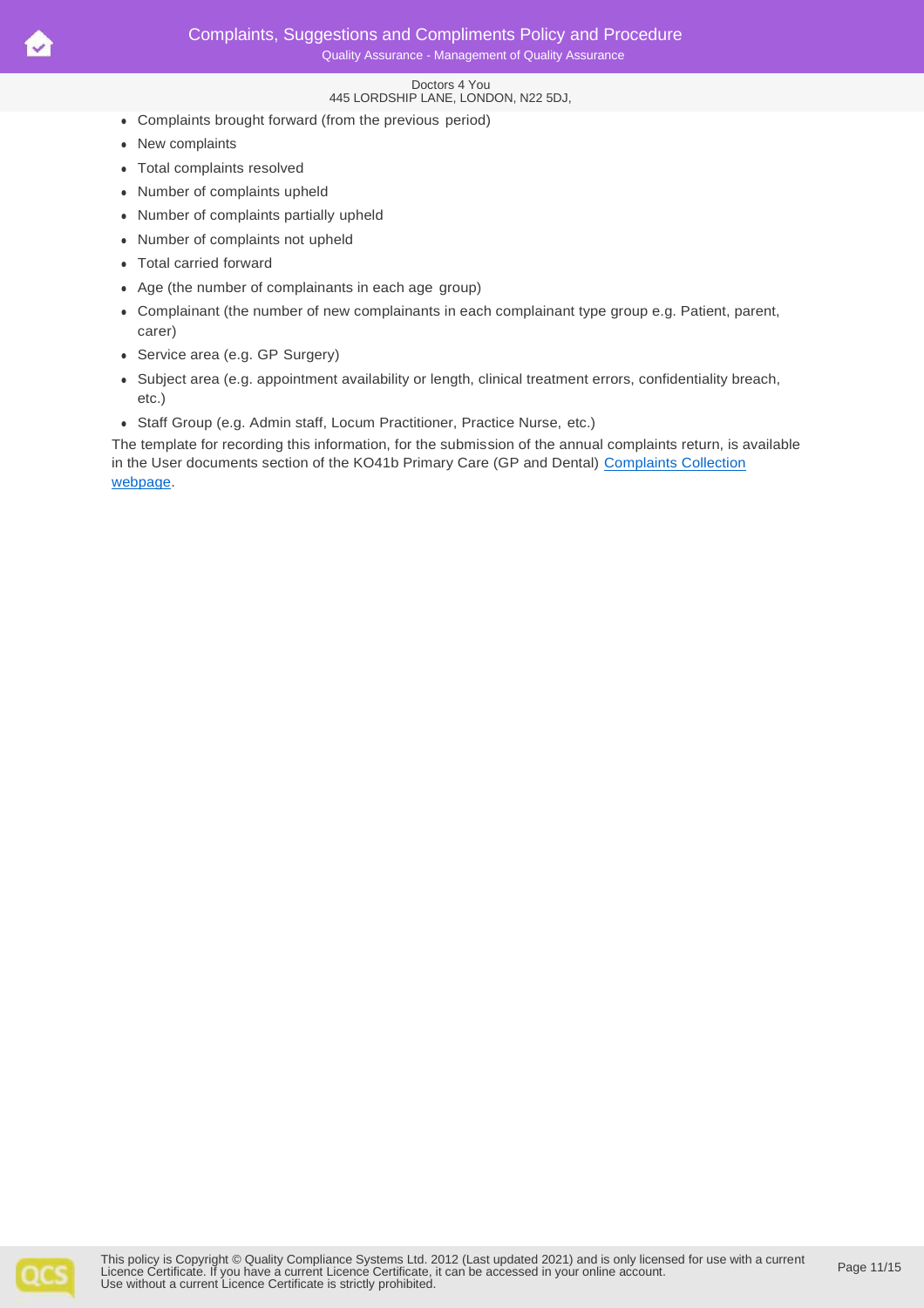# **6. Definitions**

## **6.1 Vexatious Complaint**

⚫ A vexatious complaint is one that is pursued, regardless of its merits, solely to harass, annoy or subdue somebody; something that is unreasonable, without foundation, frivolous, repetitive, burdensome or unwarranted

## **6.2 Compliment**

- ⚫ A compliment is an expression of satisfaction about a service the Patient has received
- ⚫ Compliments are positive feedback that can be received verbally or in writing and can include expressions of praise, admiration, congratulation and encouragement

## **6.3 Complaint**

- ⚫ A complaint is an expression of dissatisfaction, disappointment or discontent. This could be in response to an act of omission, decision or act
- ⚫ Complaints can be made in various ways and include:
	- ⚫ Verbally
	- ⚫ Writing
	- ⚫ Electronically
	- ⚫ Local feedback channels

## **6.4 Suggestion**

⚫ An idea or plan put forward for consideration, usually to achieve some type of improvement, to solve a problem or introduce positive change for service development

## **6.5 Written Complaint**

⚫ A written complaint is one that is made in writing to any member of staff or is originally made orally and subsequently recorded in writing. Once it is recorded, a complaint should be treated as though it was made in writing from the outset

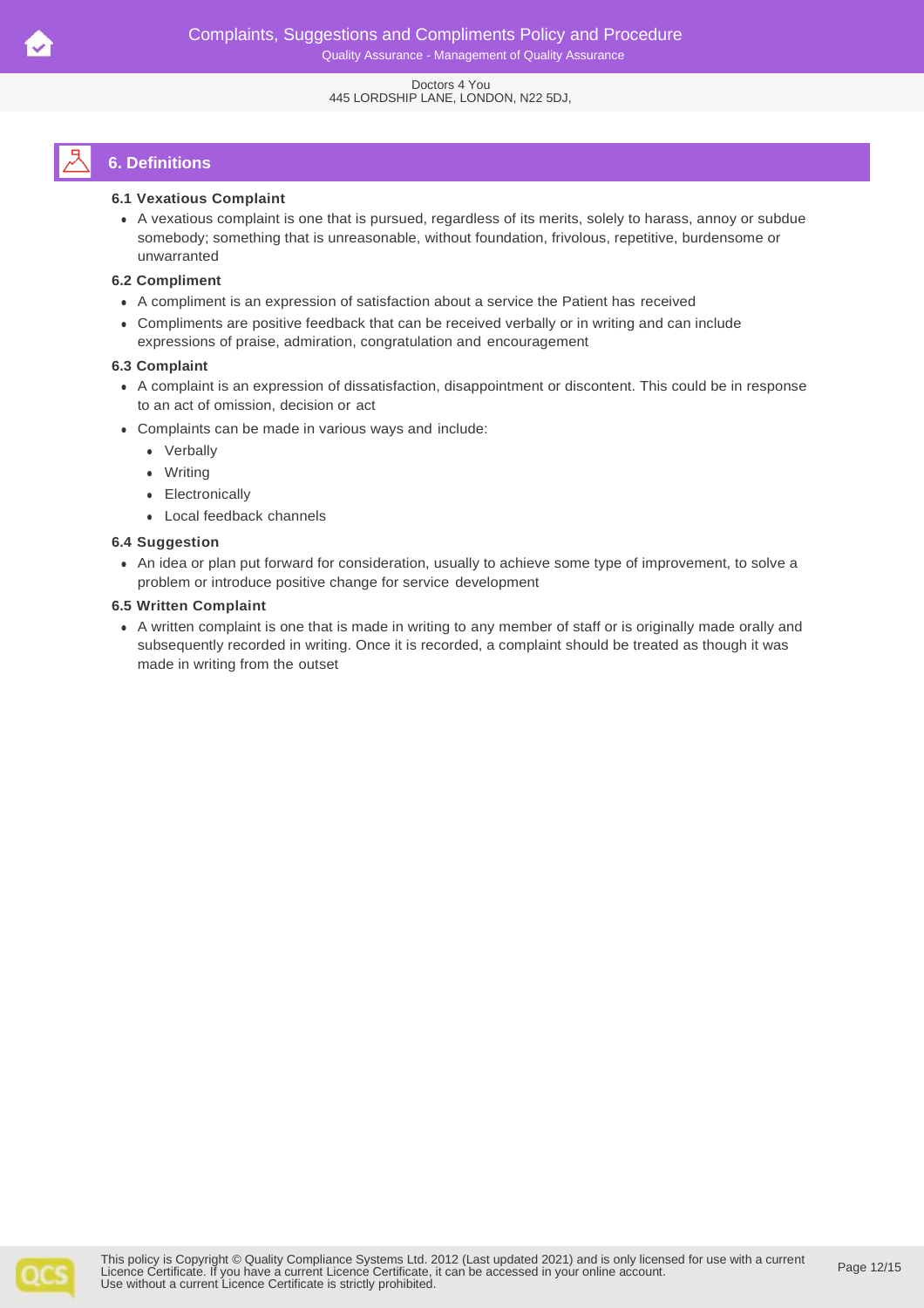## **Key Facts - Professionals**

Professionals providing this service should be aware of the following:

- ⚫ Doctors 4 You will explore and identify themes from all compliments, complaints and other feedback received for the purpose of quality improvement planning. All changes, developments and improvements, some of which will arise from feedback received, will be shared through the communication channels at Doctors 4 You
- ⚫ Before an investigation begins, it is important to assess the seriousness of the complaint in order to inform what to do next. NHS England provides a useful assessment tool for this purpose [https://www.bma.org.uk/advice/employment/gp-practices/service-provision/nhs-complaints-procedure](http://www.bma.org.uk/advice/employment/gp-practices/service-provision/nhs-complaints-procedure)  on page 5 of the download: gpnhscomplaintsproc.pdf
- ⚫ When a complainant does not wish to pursue an issue, Doctors 4 You will investigate the matter raised in the usual way and take the decision whether to feed back any findings to the complainant on an informal basis
- ⚫ A separate file must be kept for complaints records and letters. Under no circumstances are these permitted to be filed in any Patient's electronic or paper medical record
- ⚫ Doctors 4 You will seek agreement from locum GPs/nurses/staff members that they will participatein the complaints procedure if required for complaints that may arise after they have left
- ⚫ The complaints procedure can run simultaneously with a disciplinary or legal procedure where such procedures will not be compromised by the complaints process
- ⚫ There is a single complaints procedure for all health and social care services. The organisation with the largest element of a multi-layer complaint will operate as the agency responsible for leading and coordinating the investigation and response
- ⚫ Receiving complaints and compliments, including other feedback and suggestions, is everyone's responsibility. Therefore, all members of the Practice Team must know how to handle any kind of feedback so the person who complained or otherwise fed back understands that there is a process Doctors 4 You will follow
- ⚫ Staff members will be supported during the investigation of complaints
- ⚫ Compliments will be recognised and celebrated
- ⚫ If a verbal complaint is resolved to the complainant's satisfaction within 24 hours, then it will not be necessary to embark upon the formal complaints process. This will often be an immediate or simple operational issue to resolve

## **Key Facts - People affected by the service**

People affected by this service should be aware of the following:

- ⚫ You have the right to make a complaint, raise a concern, make a suggestion or give a compliment
- ⚫ The process for making a complaint or giving any kind of feedback is straightforward. There is a right to anonymity, unless there is consent to share the issues raised or feedback provided wider than the relevant members of the Practice Team
- ⚫ All feedback is explored in order to improve the quality of care and your experience at Doctors 4 You
- ⚫ There are many ways by which to provide feedback of any kind or to make a complaint and receive a response from Doctors 4 You.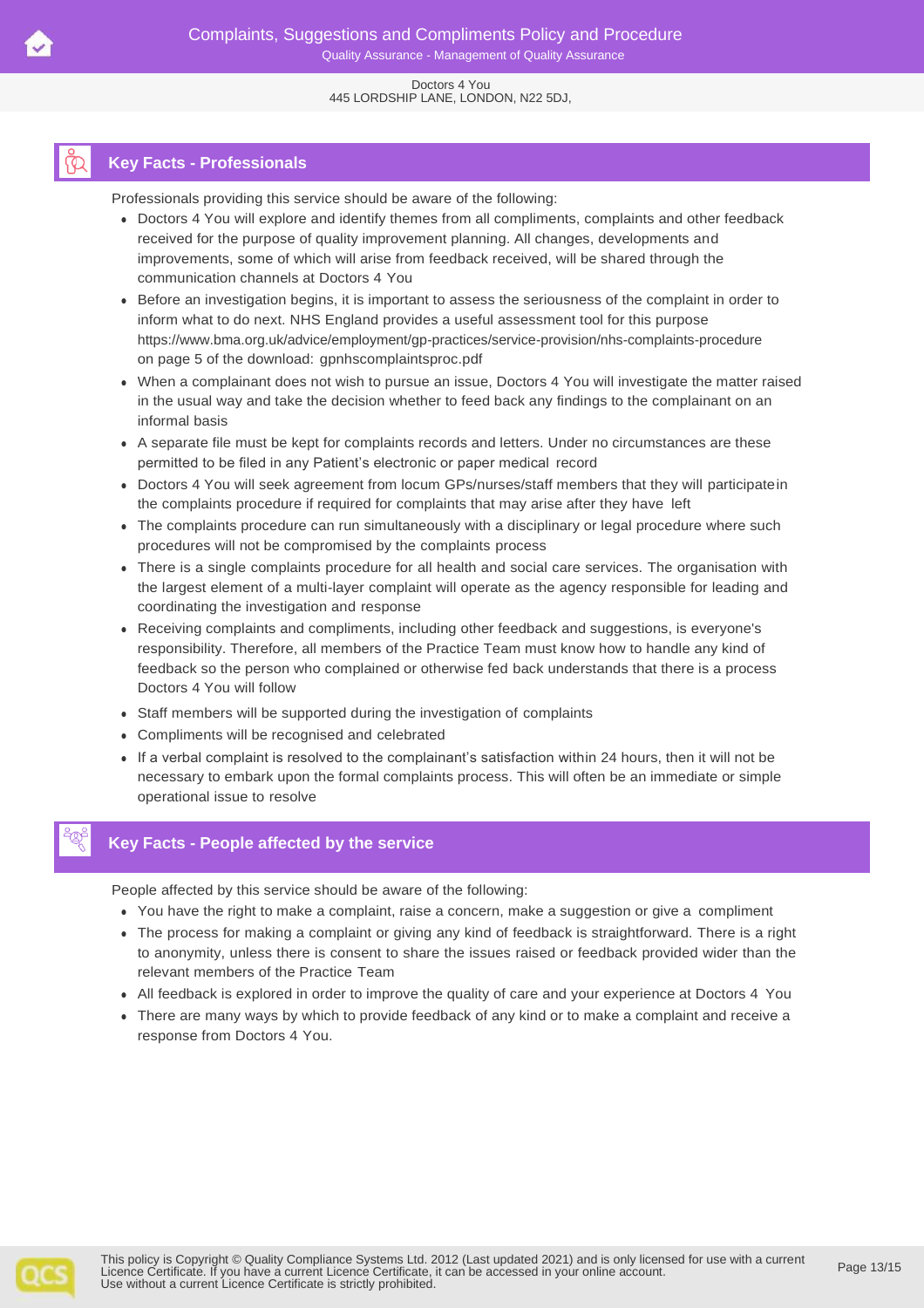